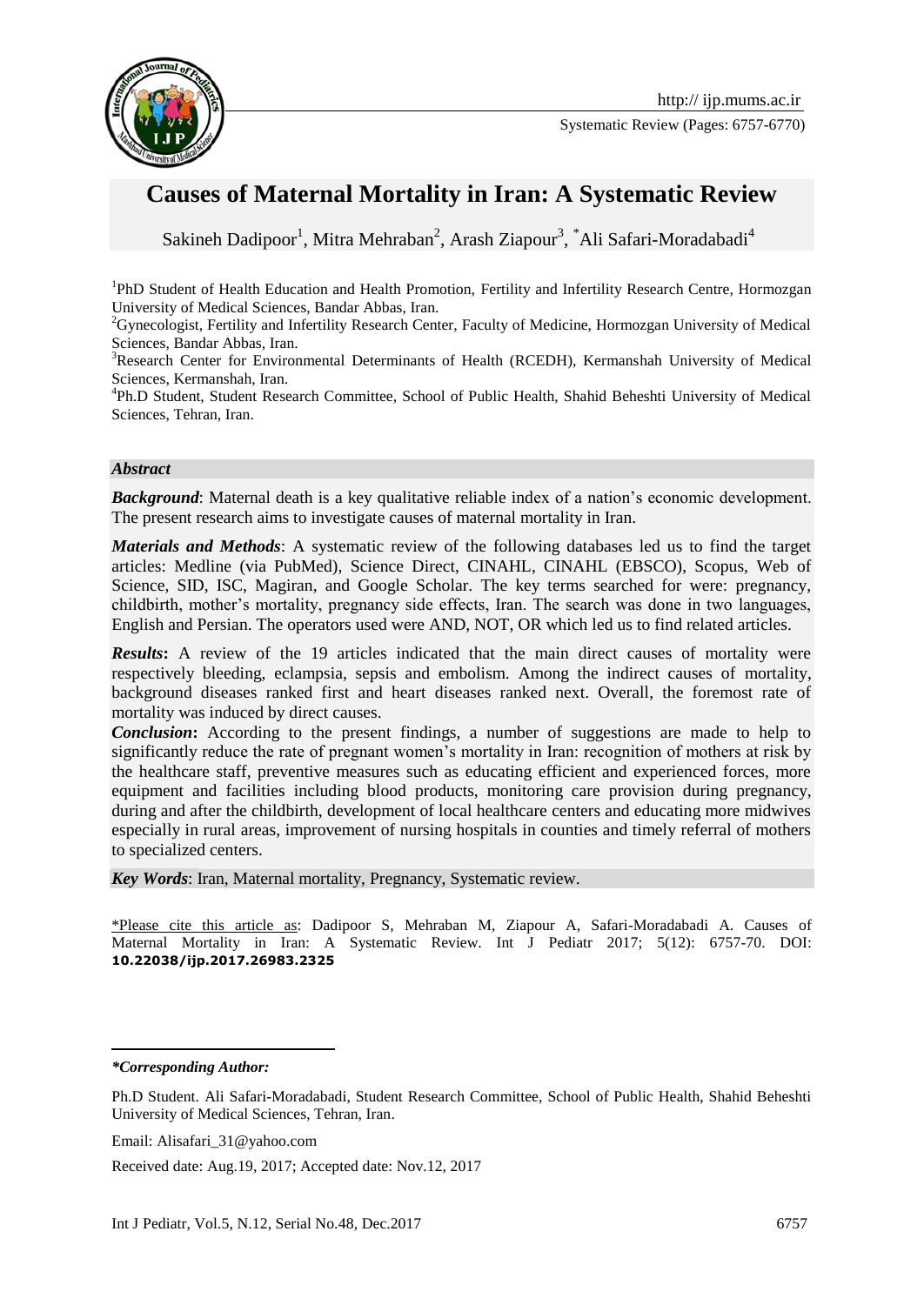### **1- INTRODUCTION**

 Maternal death during pregnancy or in 42 days of pregnancy termination for any reason except for accidents is considered as induced by the side effects of pregnancy and childbirth (1). Mother's mortality is a key qualitative and reliable index of national economic development and a function of women's literacy, means of communication, access to healthcare services and midwifery emergencies, medical costs and availability, family income and quite many other factors (2). According to the United Nations Millennium Development Goals, mother's mortality was expected to reduce for 75% in 2015 as compared to the base in 1990 (3). As maintained in the latest report by World Health Organization (WHO), the total mortality rate of pregnant women in 2015 was 303,000 cases worldwide (4). About 830 women die from pregnancy- or childbirth-related complications around the world every day. It was estimated that in 2015, roughly 303,000 women died during and following pregnancy and childbirth. Almost all of these deaths occurred in lowresource settings. Every day, approximately 830 women die from preventable causes related to pregnancy and childbirth. Ninety-nine percent of all maternal deaths occur in developing countries. Maternal mortality is higher in women living in rural areas and among poorer communities. Young adolescents face a higher risk of complications and death as a result of pregnancy than other women. Between 1990 and 2015, maternal mortality worldwide dropped by about 44%. Between 2016 and 2030, as part of the Sustainable Development Goals, the target is to reduce the global maternal mortality ratio to less than 70 per 100,000 live births (5-8). National and international body of related literature showed the key factors involved in mother's mortality to be: bleeding, mother's level of literacy, experience of prior pregnancy for more

than four times, rural residence, unavailability of intensive care during pregnancy and unavailability of midwifery emergency care services (9-14). Despite the fact that a pregnant woman's death is a pitiful, avoidable and preventable event, no systematic review has yet been conducted to explore the underlying factors in the Iranian context. To fill the existing gap, the present research aimed to investigate Causes of Maternal Mortality in Iran.

### **2- MATERIALS AND METHODS**

### **2-1. Study design and search strategy**

 The present systematic review aimed to investigate causes of maternal mortality in Iran. In the beginning of the study, search strategy was designed. By consulting a librarian who was familiar with databases, a decision was made to perform the search in electronic databases. The following national and international databases as follows Medline (via PubMed), Science Direct, CINAHL, CINAHL (EBSCO), Scopus Web of Science, SID, ISC, Magiran, and Google Scholar were searched in two languages, English and Persian to find the related body of literature. A manual search was done in Journals and Organizational Reports. In order to access organizational reports, the official websites of the Ministry of Health and Medical Education in Iran (http://www.behdasht.gov.ir), and WHO (www.who.int) were visited. The primary search was based on the following key terms: "pregnant women", "childbirth",<br>"mortality", "pregnancy side effects", "pregnancy side effects", "Iran", "maternal death", "maternal mortality rate", and "pregnancy", were searched for in two languages, English and Persian. The operators used in the search were OR, AND, NOT. Further key terms and relevant operators specific to each database were used to change the strategy. The researchers repeated the search twice.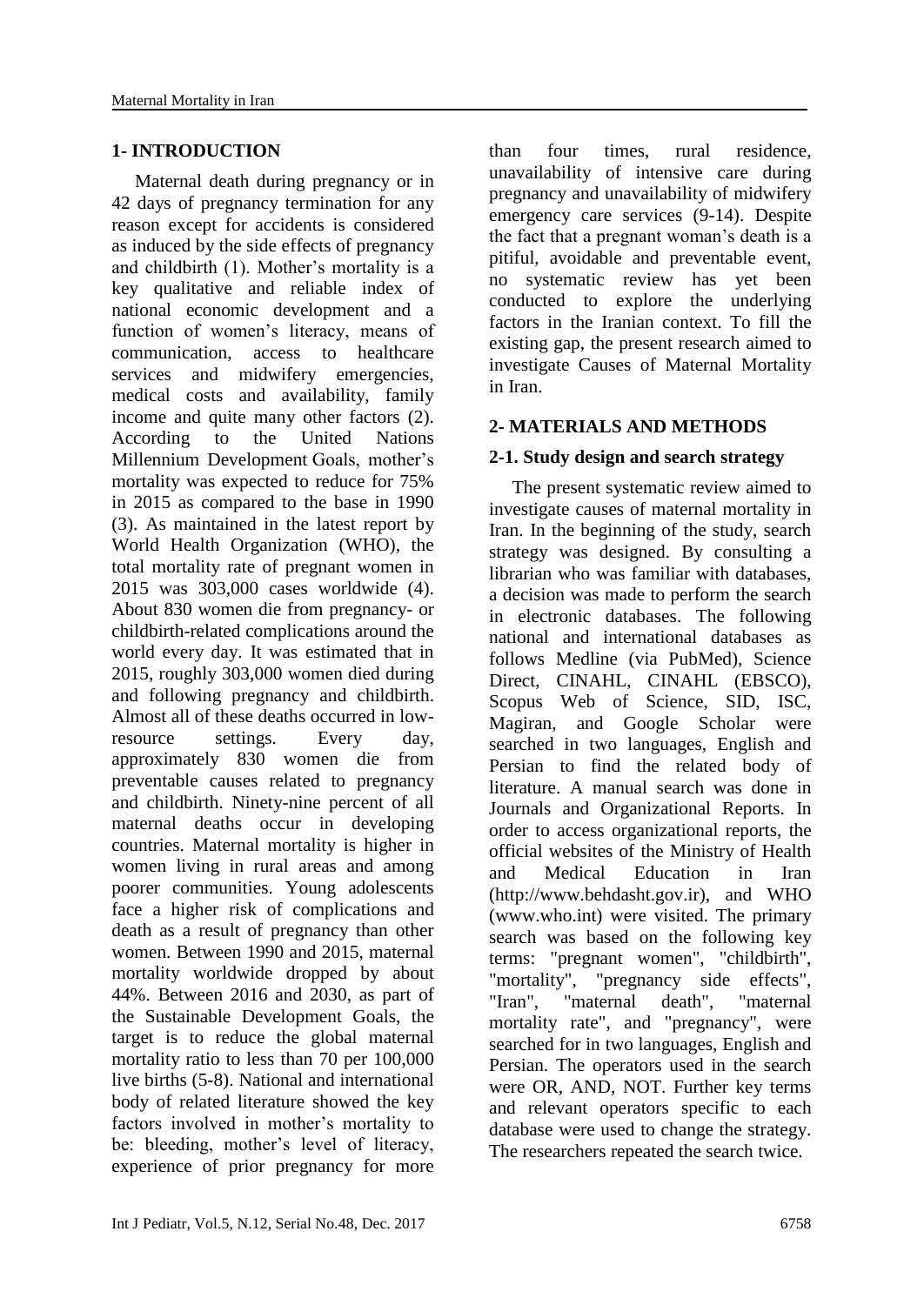# **2-2. Inclusion criteria**

In this study**,** cross-sectional research, study doing in Iranian context and research published in English or Persian from Jan 1990 to the end of 2016 were included. The study population was selected to include maternal to mortality cause of pregnancy.

### **2-3. Data collection, analysis and extraction**

The search procedure was conducted by two of the present authors and a body of related literature which dealt with pregnant women's mortality in Iran was selected. The first phase was a search in the titles and abstracts. The second phase was marked by a thorough checking upon the articles in full-text by both authors individually. Any cases of disagreement were consulted with a third researcher and finally those articles which were fully agreed-upon were included.

### **2-4. Quality measure**

The quality of included studies was assessed using the National Institutes of Health Quality Assessment tool for Observational Cohort and Cross Sectional Studies (http://www.nhlbi.nih.gov/healthpro/guidelines/indevelop/cardiovascular-

risk-reduction/tools/cohort). Reporting of studies was assessed using an adapted version of the STROBE statement, which is a checklist of items that should be addressed in articles reporting on three main study designs: cohort, case–control and cross-sectional. This is included in the online supplementary material (15).The articles were categorized in terms of the significance and relevance to the topic and then each part of the article which could be used later on was determined. The strengths and weaknesses of each article were jotted down and an overall evaluation was done accordingly. The data were extracted based on a data collection form specific to observational studies. The collected data included author's name,

publication year, year of conduction, and frequency of the direct and indirect causes. Then, the existing data in articles entered Excel software 2010 in accordance with the above-mentioned categories. To make up for inconsistencies, all the articles were analyzed from the participants' perspective as well.

# **3-RESULTS**

### **3-1. Summary of included studies**

 In the primary search once the redundancies were done away with, 209 related articles were found. Those not meeting the inclusion criteria were omitted. The data extracted from 19 local and national articles which involved all provinces in Iran entered the study. Details on the selection procedure are indicated below (**Figure.1**). The causes of maternal mortality in each article have been reported based on different criteria. The 19 original articles and their characteristics are summarized in **Table.1**. The study participant size ranged from 6 to 307. In total, 3 studies in English, and 16 Persian studies were selected (*Please see the table in the end of paper*).

### **3-2. Quality of included studies**

**Table-2** describes the quality of included studies. All studies were of cross-sectional design and of moderate quality. Since this study was conducted to evaluate the maternal mortality, no justification for the sample size , blinding, follow-up after baseline 20% or less and measure and adjust key potential confounding variables statistically for their impact on the relationship between exposure (s) and outcome (s) were included in the study. In other, criteria from the checklist, almost all studies were at an acceptable level (*Please see the table in the end of paper*).

The results of this systematic review are summarized in **Table.3** and the frequencies of direct and indirect causes of maternal mortality are also included. Of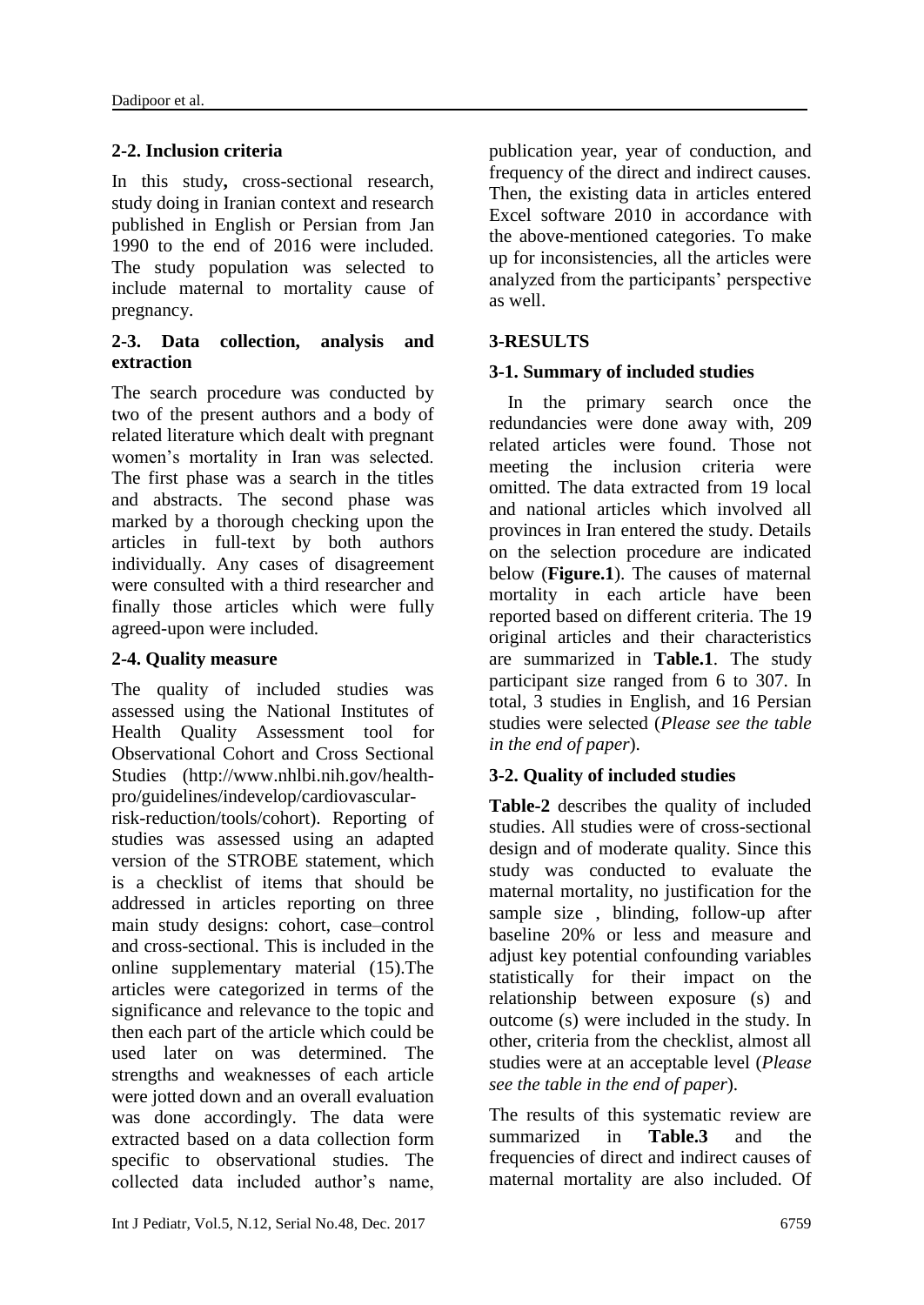the 1,231 deaths that occurred during the study period, 909 cases were related to direct causes (429 cases Bleeding, 209 cases Eclampsia, 113 cases Sepsis, 96 Sepsis and 62 cases other direct causes), and 322 cases were related to indirect causes (*Please see the table in the end of paper*). After analyzing the studies, the main direct causes of maternal mortality were: Bleeding (34.89%), Eclampsia (16.97%), Sepsis (9.17%), and Embolism (7.79%), respectively. Overall, direct causes outnumbered the indirect (**Figure.2**). Among the indirect causes of

mortality, background diseases ranked first, and heart diseases stood next. In **Figure.3**, the prevalence of maternal mortality from 1990 to 2015 has been reported. This figure shows that maternal mortality rates in Iran have declined from birth to 1990 through 2015. In the past 25 years, the percentage of mothers who lost their lives during pregnancy dropped by 7.5%. This reduction can be deduced from the death rate per 100 live births. In 1990, this ratio was 123 mothers per 1,000 births, down from 25 mothers per 1000 live births in 2015 (8).



**Fig.1**: The flowchart of present study.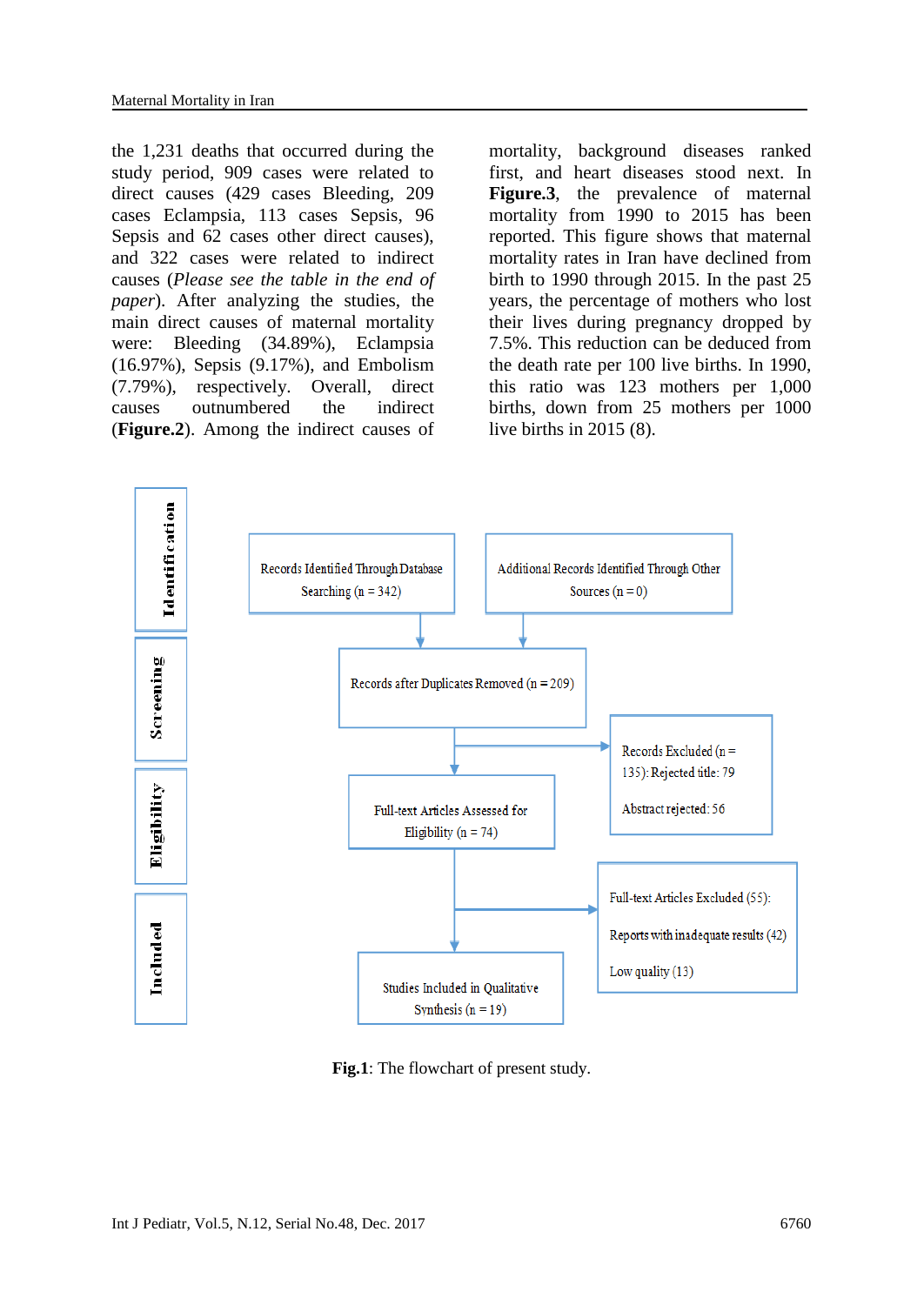

**Fig.2:** Direct and indirect causes of maternal mortality in Iran durring 1990-2016.



**Fig.3:** Prevalence of maternal mortality in the world and Iran during 1990 to 2015(30).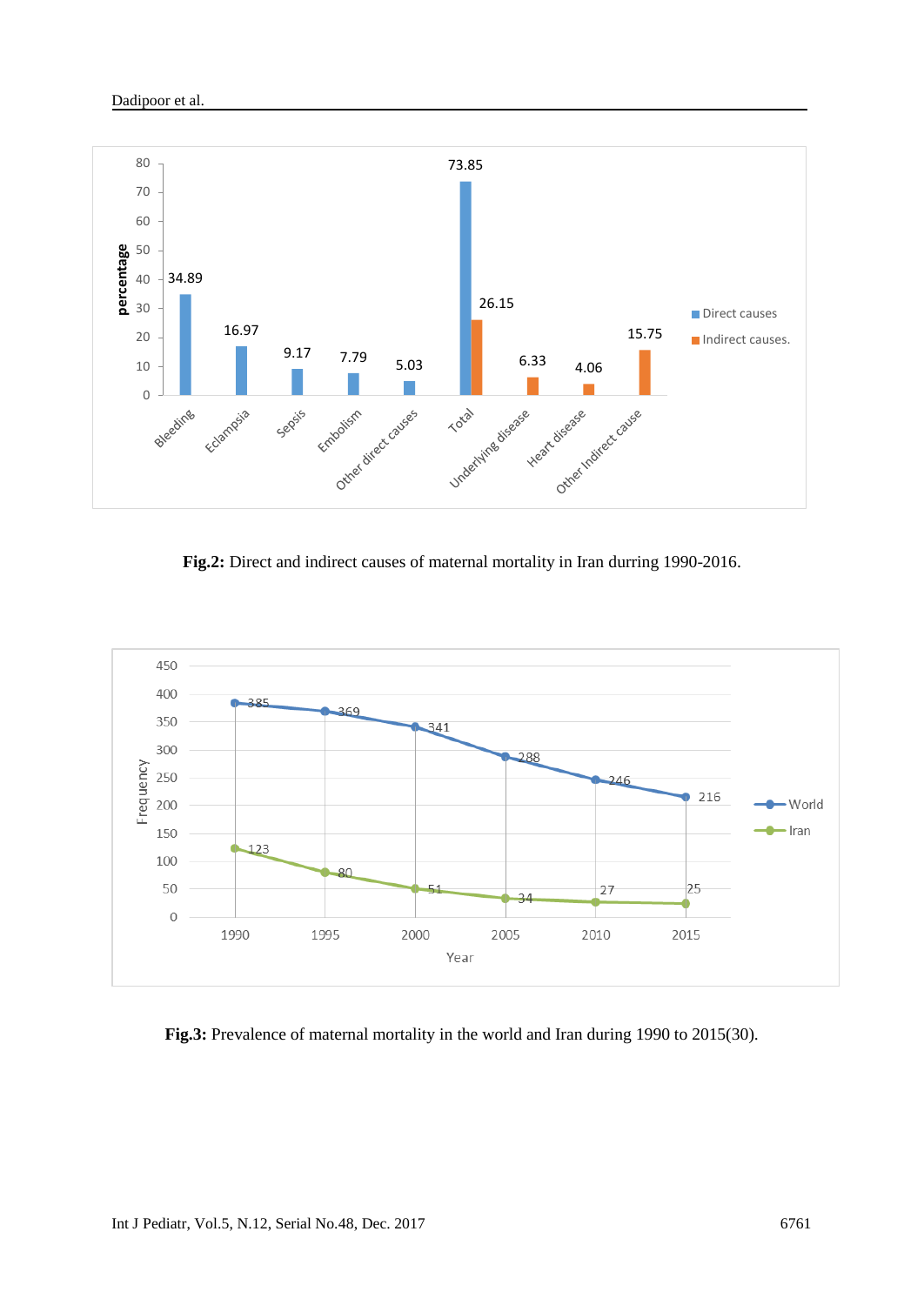### **4- DISCUSSION**

 The present research aimed to investigate the causes of mortality among pregnant women in Iran. A review of the related literature indicated that the main causes of maternal mortality were respectively bleeding, preeclampsiaeclampsia, infection, and lung embolism. In was indicated in some research that bleeding, blood pressure disorders and infection were the key causes of maternal mortality worldwide (31). The present systematic review revealed that bleeding proved to be a key factor involved in maternal mortality on a global scale (32- 34). It is estimated that one mother dies per 7 minutes due to bleeding (35). In their research, Hasegawa et al. (2017) found bleeding as the main cause of maternal mortality (36). Another investigation by Marshal et al. indicated that mothers with postnatal bleeding died significantly more than those without bleeding (36). Three factors that lead to bleeding and then mortality are doctor's delayed decisionmaking, delayed transfer to primary care center and delayed emergency care provision (38). The last cause showed to be more important than the other two. Such factors as delayed diagnosis, lack of drugs and facilities, lack of blood products are also involved (39). Therefore, it seems that better childbirth facilities such as educated specialists, blood resources, and emergency drugs in urban and rural areas can prevent maternal mortality to a significant degree.

Moreover, mother's bleeding can result from demographic and social characteristics. In her research, Tort observed the effect of women's demographic characteristics on postnatal bleeding (40). Recently, such features as one's age ˃35 years, background diseases (e.g. anemia, high birth weight, genital disorders) showed to affect postnatal bleeding (41-44). Among the probable factors involved in maternal bleeding after

vaginal delivery are hard childbirth, specialists unavailable in deserted rural areas, delay in referring mothers to specialized centers due to the inaccessibility of areas, low quality of care provided at pregnancy, lack of facilities and equipment required for childbirth, emergency drugs and blood products. A number of measures could be taken so as to reduce the rate of maternal mortality at least partly: identification of the mothers at risk by healthcare staff and preventive measures such as educating efficient and experienced staff, better and more equipment and facilities such as blood products, enhanced monitoring system of prenatal, natal and postnatal care, further education of local healthcare staff such as rural midwives, enhanced condition of nursing hospitals in counties and timely referral of mothers to specialized centers.

Pre-eclampsia/eclampsia was found as another cause of maternal mortality especially in developing countries (45) and the most frequent cause of maternal mortality among those with hypertension in South Africa and worldwide (46). Blood pressure disorders during pregnancy account for 185 of maternal mortality on a global scale. It actually accounts for 62,000-77,000 mortalities a year (47). In an investigation by Hasegawa et al., 30% of maternal mortality was induced by preeclampsia which explained 14% of the total rate of mortalities (35). Brain stroke showed to be significantly correlated with maternal mortality among those with hypertension at pregnancy (48). At present, due to a lack of valid, reliable and affordable screening programs for preeclampsia, the primary step to prevent the emergence of the disease is a timely identification and treatment of those at risk with appropriate prenatal care. Unfortunately, in developing countries, due to insufficient prenatal care, most patients visit doctors at the advanced level of the disease which increases the rate of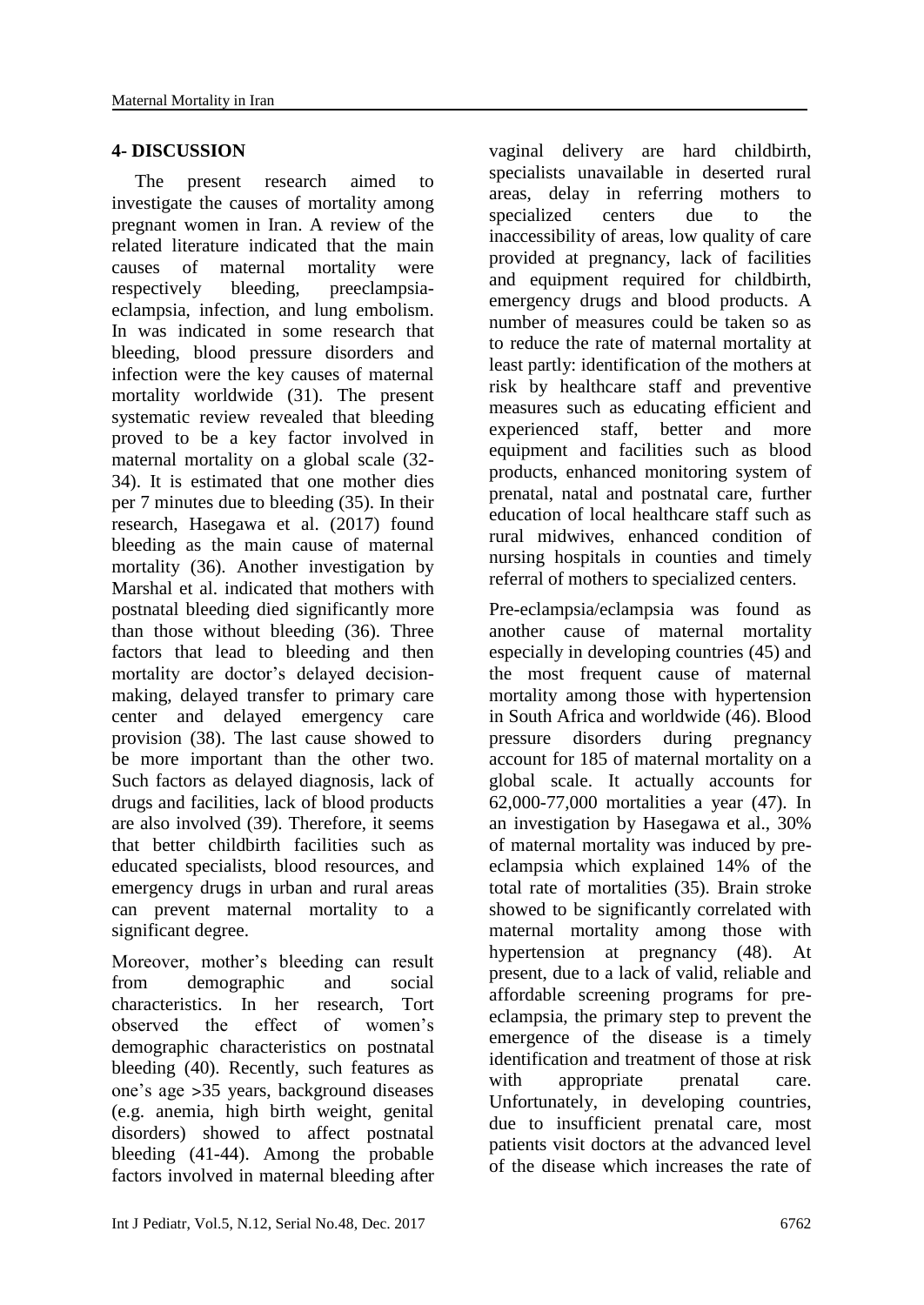mortality and postnatal side effects (49). In the present research, the second main cause of maternal mortality was Preeclampsia and Eclampsia, which is the delayed diagnosis of the disease by the medical staff and is related to therapeutic measures. As for delayed medical decision-making, the cure lies mostly in enculturation and awareness raising of pregnant women and their families of the natal and postnatal symptoms of the disease. Similarly, the staff working at hospital reception and emergency unit should be made aware of the risks. On the other hand, Keshavarz et al. indicated that the occurrence of eclampsia was significantly higher at a higher age which, in turn, can result from an increased overall age of marriage in Iran in particular geographic areas. Authorities are, therefore, expected to remove the barriers to marriage among the youths (50).

In the existing body of obstetric research, sepsis has been mentioned as the next cause of maternal mortality in the target population. Despite vast global developments in reducing the rate of maternal mortality, sepsis is still considered as a key factor involved in avoiding maternal mortality (50). Sepsis accounts for 11% of maternal mortality. It also mediates the effect of other factors involved in mortality. One reason for women's infection is infectious abortion. Controlled birth and legitimization of abortion managed to prevent infectious abortion and mother's infection (51). Considering the fact that the present review found infection as a main cause of maternal mortality, it seems that specialists have not managed to diagnose and treat the disease on time. Besides, unintended pregnancies and illegal abortions have increased the risk of infection in pregnant women. Unhygienic abortions are carried out illegally by non-specialists ignorant of the risks threatening mother's health. Therefore, certain steps need to be taken

effectively and thoughtfully to legitimize abortion to reduce the rate of maternal mortality (512). Embolism showed to be another cause of maternal mortality in the present systematic review. Lung embolism was stated as a main factor accounting for maternal mortality in England (53), Norway (54) and the U.S. (55). C-section, hypertension at pregnancy, age above 40, more than 3 pregnancies, preterm birth, transfusion of blood clots, lupus, still born delivery at present showed to be significantly correlated with the risk of lung embolism in pregnant women (56).

These all can be due to mothers' low level of awareness and inadequate education by the health authorities. Identification of mothers at risk by the health staff and taking the right preventive measures such as a timely diagnosis of the disease and referral of patients to hospitals can play a key role in reducing the rate of maternal mortality. With this respect, Alves (2007) maintained that an improved condition of natal healthcare provision helps to reduce 94% of maternal mortality only if this care is accompanied by high quality medical attention and timely referral to hospitals (57). In another study, Kuklina mentioned surgeries as a main risk factor of embolism. In the U.S.A, the rate of embolism showed to be increased along with a rising trend of C-section (58). Maternal mortality due to embolism in the present systematic review can be induced by insufficient attention to the mothers at risk, lack of timely diagnosis and referral of patients to specialists. Moreover, the risk of embolism is higher in mothers who have a C-section than those with a vaginal delivery. It is, therefore, recommended to raise mothers' awareness of the adverse effects of unnecessary surgical childbirth.

### **4-1. Limitation**

One of the limitations of this research is to only select a cross-sectional study. However, cohorts studies may well exist.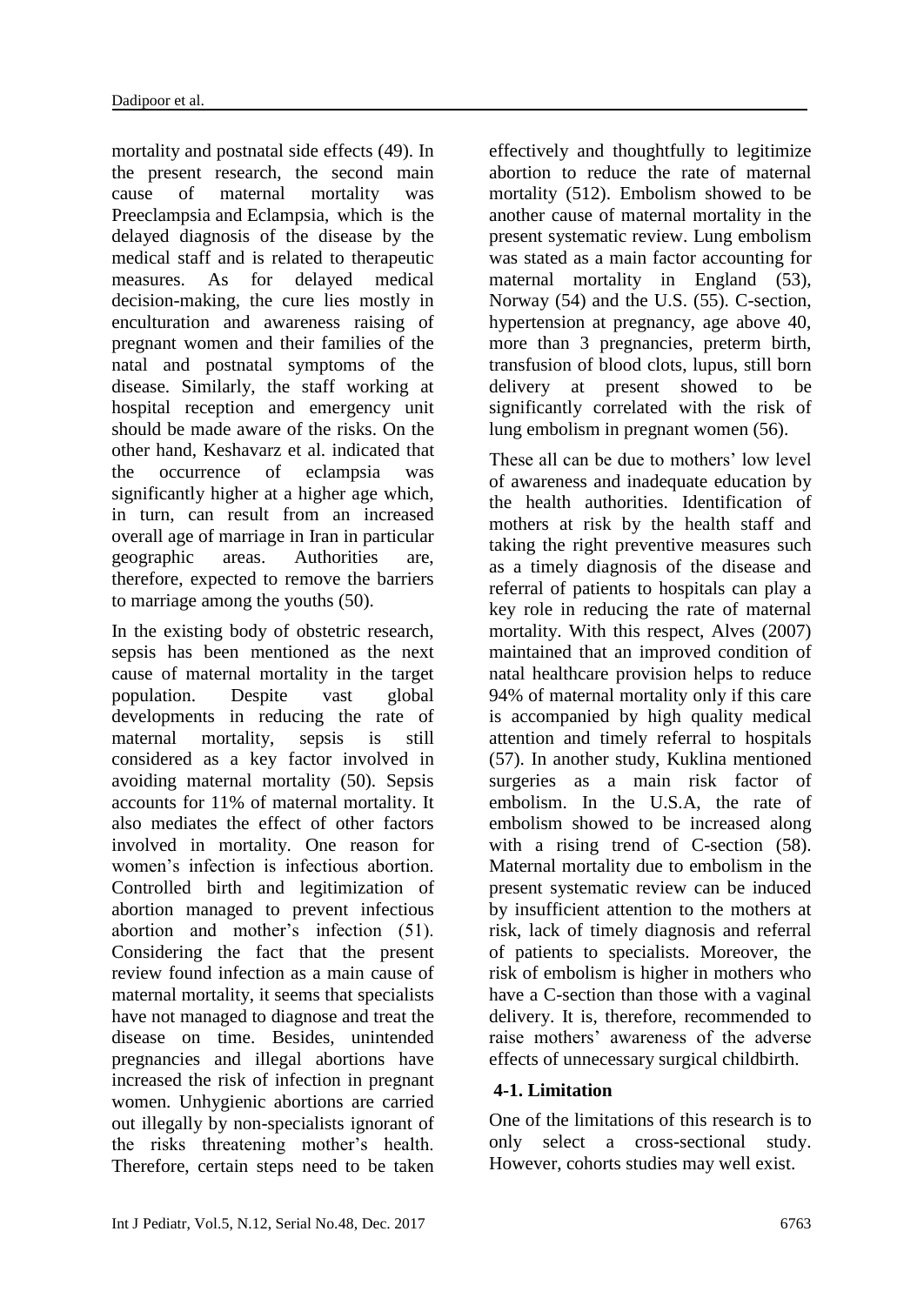#### **5- CONCLUSIONS**

 Bleeding was found to be the most prevalent cause of maternal mortality in the present systematic review. A number of recommendations are made to reduce the rate of maternal mortality: identification of mothers at risk by the medical staff, preventive measures such as educating efficient and experienced staff, more equipment and facilities such as blood products, enhanced monitoring system of prenatal, natal and postnatal health care provision, training more local healthcare forces such as efficient midwives in rural areas, improved condition of nursing hospitals in county capitals and timely referral of mothers to specialized healthcare centers.

### **6- CONFLICT OF INTEREST**

All the authors declare that they have no conflict of interest.

### **7- ACKNOWLEDGMENTS**

Hereby, the authors wish to express gratitude to the Student Research Committee of Shahid Besheshti University of Medical Sciences for their financial support.

#### **8- REFERENCES**

1. Sarani M, Shahraki Z, Shirazi M, Saravani S. Risk factors of maternal mortality in Sistan region: 10-year report. Tehran University Medical Journal TUMS Publications. 2014;72(9):623-9.

2. Azemikhah A, Amirkhani M, Jalilvand P, Emami Afshar N, Radpooyan L, Changizi N. National maternal mortality surveillance system in Iran. Iran J Public Health. 2009;38:90-2.

3. Dadipoor S, Rajaei M, Naderi S, Ghanbarnejad A, Safari Moradabadi A. Investigating causes of infant mortality in hospital of children during 2010-2011 in Bandar Abbas. Iranian Journal of Neonatology IJN. 2014;5(1):12-8.

4. Haseli A, ghiasian M, Seififard F, Ebrahimzadeh M, basami k. The Study of Frequency and Effective Factors on Maternal Mortality in Ilam Province during 2002-2010. www sjimu medilam ac ir. 2015;22(7):39-46.

5. Safari Moradabadi A, Hassani L, Ghanbarnejad A, Madani A, Rajaei I, Dadipoor S. The effect of education on knowledge and preferred method of delivery in nulliparous women. J Health Care. 2014;16(1):74-83.

6. Zolala F, Haghdoost AA. A gap between policy and practice: A case study on maternal mortality reports, Kerman, Iran. International journal of preventive medicine. 2011;2(2): 88- 93.

7. Dadipoor S, Alavi A, Safari-Moradabadi A. A survey of the growing trend of caesarian section in Iran and the world: a review article. Iranian Journal of Obstetrics, Gynecology and Infertility. 2016;19(27):8-17.

8. Alkema L, Chou D, Hogan D, Zhang S, Moller A-B, Gemmill A, et al. Global, regional, and national levels and trends in maternal mortality between 1990 and 2015, with scenario-based projections to 2030: a systematic analysis by the UN Maternal Mortality Estimation Inter-Agency Group. The Lancet. 2016;387(10017):462-74.

9. Mohammadinia N, Rezaei M, Sameizadehtoosi T, Rostaei F. Investigating the frequency and effective factors on maternal mortality in Sistan and Baluchistan Province, Iran, 2002-2009. The Iranian Journal of Obstetrics, Gynecology and Infertility. 2013;16(44):28-34.

10. Golyan Tehrani S, Holakoei K, Zarei M. Survey study of effective factors on maternal mortality in Kurdestan province from 1998 to 2002. Journal of hayat. 2004;10(2):47-54.

11. Aghajanian A, Mehryar AH. The pace of fertility decline in Iran: Finding from the demographic and Health Survey. Journal of Comparative Family Studies. 2007:255-64.

12.Yavangi M, Sohrabi M-R, Alishahi Tabriz A. Effect of Iranian ministry of health protocols on cesarean section rate: a quasiexperimental study. Journal of research in health sciences. 2013;13(1):48-52.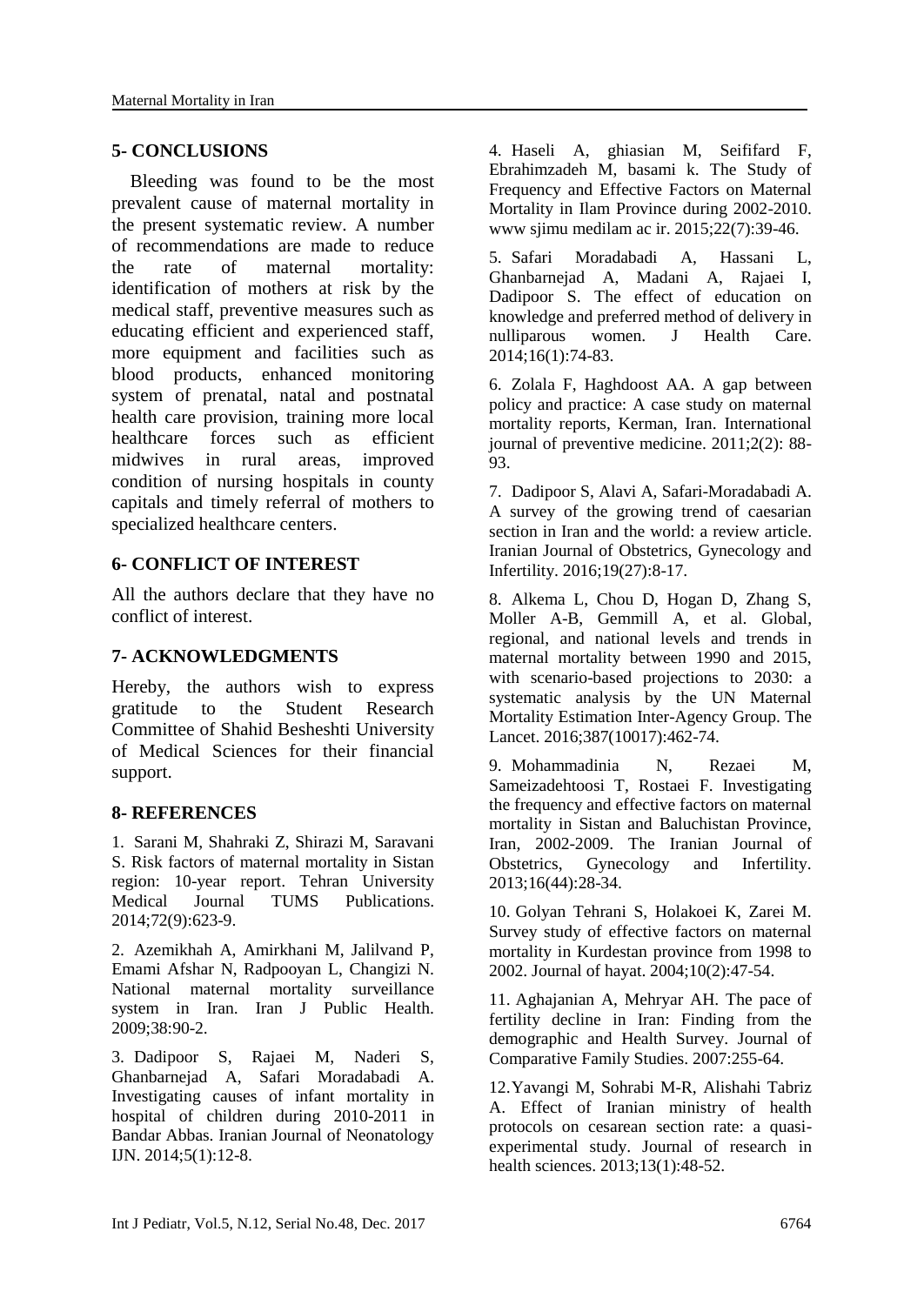13. Daneshbod K, Borazjani GR, Sajadi H, Hamidzadeh MM. Survey of Maternal Deaths in South Iran Analysis of 96 Autopsies. BJOG: An International Journal of Obstetrics and Gynaecology. 1970;77(12):1103-8.

14. GHolami-Taramsari M. Ten-Year Evaluation of maternal mortalities in Kohgiluyeh and Boyerahmad province. Journal of Knowledge & Health. 2008;3(2):33- 8.

15. Mangin D, Stephen G, Bismah V, Risdon C. Making patient values visible in healthcare: a systematic review of tools to assess patient treatment priorities and preferences in the context of multimorbidity. BMJ open. 2016;6(6):e010903.

16. Abdolahpour P, Babaei M, Gasemi YM. Causes of Maternal Mortality in Pregnant Women in Urban and Rural Areas of Ilam, Iran. health system research. 2011;7(6):1278- 87.

17. Rajaie M, Zare S, Dadipour S. Determining the frequency and causes of maternal mortality in hormozgan province, Iran during 2005-2011. The Iranian Journal of Obstetrics, Gynecology and Infertility. 2014;16(87):9-14.

18. Mansouri A, Hejazi A, Badieian Mn. A Survey on Mortality among Pregnant Women and its Causes in Cases Referred to Khorasan Legal Medicine Center between 1999-2005. Forensic Medicine. 2005;11(37);28-32.

19. Sedghieyani M, Golmohammadlu S, Ayatollahi H, Ibrahimi I, Salary S. Rate and causes of maternal mortality induced by direct complications of pregnancy and delivery in West Azerbaijan province in 1997-1999. Uraemia university of medical sciences journal 2002;13(4):275-82.

20. Maharlouei N, Zakeri Z, Mazloomi E, Lankarani KB. Maternal mortality rate in Fars Province: trends and associated factors in a community-based survey. Archives of Iranian medicine. 2012;15(1):14.

21. Karimi-Zarchi M, Ghane-Ezabadi M, Vafaienasab M, Dehghan A, Ghasemi F, Zaidabadi M, et al. Maternal mortality in Yazd Province, Iran. Electronic physician. 2016;8(2):1949.

22. Karimzaei T, Zareban I, Jamalzae A-Q, Darban F, Bakhshani KD, Balouchi A. Frequency of Maternal Mortality in Urban and Rural Areas of Iranshahr County (Southeast of Iran) in 2009-2013: A Retrospective Study. Journal of Clinical and Diagnostic Research: JCDR. 2016;10(8):QC14.

23. Khajeian A, Anaraki A, Ghaed Hamoudy Z. Factors associated with maternal mortality in the province from 2000 to 2007 years. Maternal and infant health periodicals. 2009;11:18.

24. Zokaei M, Homayonpoor G, Ghaderi E, Zandvakili F, Salahian B, Mafakheri F. Investigation and comparison of the factors associated with maternal death between verbal autopsy and forensic autopsy from 2001 to 2013 in Kurdistan province. Scientific Journal of Kurdistan University of Medical Sciences. 2015;20(1): 18-29.

25. Akhlaghi F, Hamedi A, Lotfi N. Study of the maternal mortality rate in the last decade in Mashad Emamreza Hospital. Journal Of Sabzevar University Of Medical Sciences. 2003;9(4):74-9.

26. Mobasheri M, Khalafian P, Alidosti M, Salehifard A. Study of pregnant women's mortality in Chaharmahal va Bakhtiari province in a 10-year period (2002-2012). Journal of Clinical Nursing and Midwifery. 2014;3(2):21-9.

27. Moradan S, Forouzesh Far M. Prevalence and Causes of Maternal Mortality in a 10-year period in a University Hospital in Semnan. The Iranian Journal of Obstetrics, Gynecology and Infertility. 2012;15(3):1-7.

28. Jamshidpour M, Izadi N, Najafi F, Khamoshi F, Shirdel AR, Jalili K. Maternal mortality rate and causes in Kermanshah province (2001-2012). Journal of Kermanshah University of Medical Sciences. 2014;18(7):409-15.

29. Zarean E, Bina R. Investigate the causes of maternal morbidity during 2006-2011 in Isfahan. J Health Syst Res. 2014;Health Education supplement: 2056-2063.

30. WHO. Statistics. Maternal mortality. Available at: at: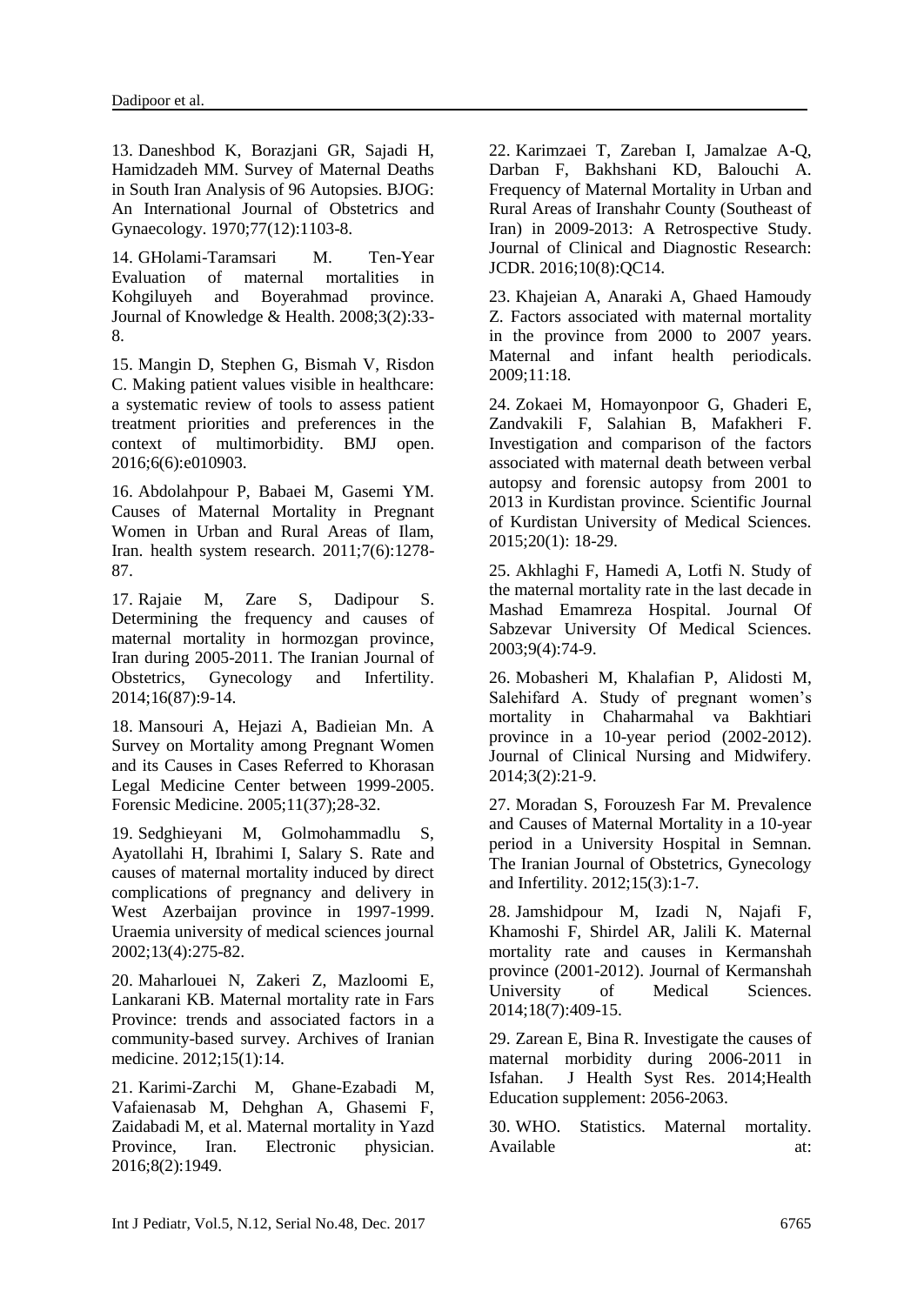www.who.int/gho/maternal\_health/countries/ir n.pdf

31. Say L, Chou D, Gemmill A, Tunçalp Ö, Moller A-B, Daniels J, et al. Global causes of maternal death: a WHO systematic analysis. The Lancet Global Health. 2014;2(6):e323 e33.

32. Callaghan WM, Kuklina EV, Berg CJ. Trends in postpartum hemorrhage: United States, 1994–2006. American journal of obstetrics and gynecology. 2010;202(4):353. e1-. e6.

33. Haeri S, Dildy GA, editors. Maternal mortality from hemorrhage. Elsevier:Seminars in perinatology; 2012.

34. John M. Eisenberg Center for Clinical decisions and Communications Science. M agement of postpartum hemorrhage: current state of the evidence. Comparative effectiveness review summary guides for clinicians. Rockville (MD): Agency for Healthcare Research and Quality. 2016.

35. Potts M, Prata N, Sahin-Hodoglugil NN. Maternal mortality: one death every 7 min. The Lancet. 2010;375(9728):1762-3.

36. Hasegawa J, Sekizawa A, Tanaka H, Katsuragi S, Osato K, Murakoshi T, et al. Current status of pregnancy-related maternal mortality in Japan: a report from the Maternal Death Exploratory Committee in Japan. BMJ open. 2016;6(3):e010304.

37. Marshall AL, Durani U, Bartley A, Hagen CE, Ashrani A, Rose C, et al. The Impact of Postpartum Hemorrhage on Hospital Length of Stay and Inpatient Mortality: A National Inpatient Sample (NIS)-based Analysis. American Journal of Obstetrics and Gynecology. 2017;217(3):344.e1-344.e6.

38. Safari Moradabadi A, Rajaei M, Naderi S. Investigating the underlying causes of mortality among less than one year old infants in pediatric hospital of Bandar Abbas, Iran. Bimonthly Journal of Hormozgan University of Medical Sciences. 2014;18(3):180-6.

39. Thorsen VC, Meguid T, Sundby J, Malata A. Components of maternal healthcare delivery system contributing to maternal deaths in Malawi: a descriptive cross-sectional study. African journal of reproductive health. 2014;18(1):16-26.

40. Tort J, Rozenberg P, Traoré M, Fournier P, Dumont A. Factors associated with postpartum hemorrhage maternal death in referral hospitals in Senegal and Mali: a crosssectional epidemiological survey. BMC pregnancy and childbirth. 2015;15(1):235.

41. Al-Zirgi I, Vangen S, Forsen L, Stray‐Pedersen B. Prevalence and risk factors of severe obstetric haemorrhage. BJOG: An International Journal of Obstetrics & Gynaecology. 2008;115(10):1265-72.

42. Driessen M, Bouvier-Colle M-H, Dupont C, Khoshnood B, Rudigoz R-C, Deneux-Tharaux C. Postpartum hemorrhage resulting from uterine atony after vaginal delivery: factors associated with severity. Obstetrics and gynecology. 2011;117(1):21.

43. Sheldon W, Blum J, Vogel J, Souza J, Gülmezoglu A, Winikoff B. Postpartum haemorrhage management, risks, and maternal outcomes: findings from the World Health Organization Multicountry Survey on Maternal and Newborn Health. BJOG: An International Journal of Obstetrics & Gynaecology. 2014;121(s1):5-13.

44. Kramer MS, Berg C, Abenhaim H, Dahhou M, Rouleau J, Mehrabadi A, et al. Incidence, risk factors, and temporal trends in severe postpartum hemorrhage. American journal of obstetrics and gynecology. 2013;209(5):449. e1-. e7.

45. Herrera JA, Herrera-Medina R, Herrera-Escobar JP, Nieto-Díaz A. Reduction of maternal mortality due to preeclampsia in Colombia-an interrupted time-series analysis. Colombia Médica. 2014;45(1):25-31.

46. Moradabadi AS, Alavi A, Eftekhaari TE, Dadipoor S. The reproductive behavior of families with Thalassemic children in Hormozgan. Journal of reproduction & infertility. 2015;16(3):167.

47. Abalos E, Cuesta C, Carroli G, Qureshi Z, Widmer M, Vogel J, et al. Pre‐eclampsia, eclampsia and adverse maternal and perinatal outcomes: a secondary analysis of the World Health Organization Multicountry Survey on Maternal and Newborn Health. BJOG: An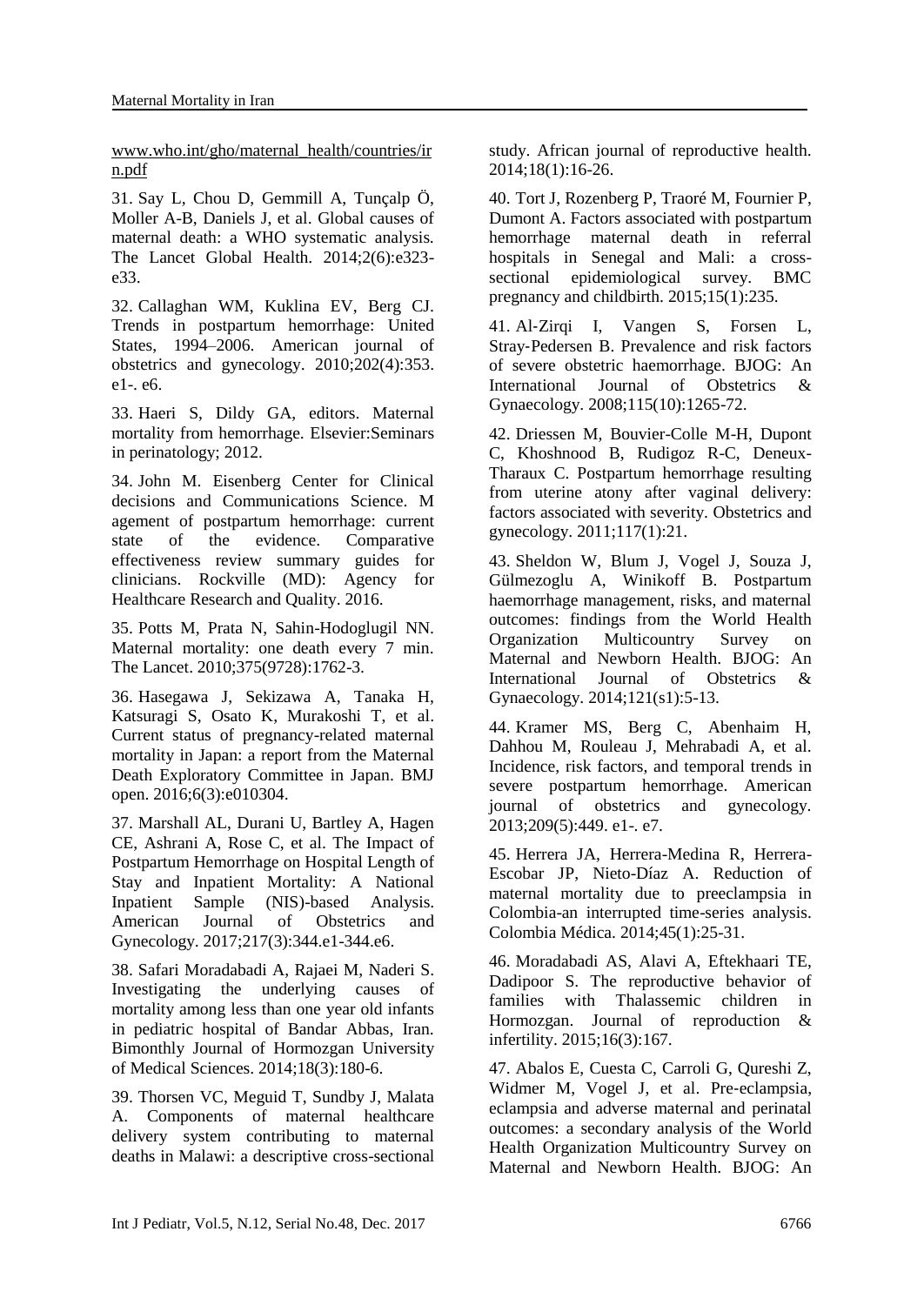International Journal of Obstetrics and Gynaecology. 2014;121(s1):14-24.

48. Dadipoor S, Alavi A, Pormehr-Yabandeh A, Golnam M, Safari-Moradabadi A. Investigation on some maternal factors affecting the birth of preterm infants: a casecontrol study. Feyz Journal of Kashan University of Medical Sciences. 2017;20.

49. Ehdaivand F, Rostamnejad M, Iranijam E. A Study of Epidemiological Factors and Complications of Preeclampsia in Alavi Hospital, Ardabil, 2001. Journal of Ardabil University of Medical Sciences. 2004; 4(4): 25-9.

50. Keshavarzi F, Rezaei M, Iranfar S, Fakheri T, Nankali A, Imani A. Advanced maternal age relationship with pregnancy complications. Journal of Kermanshah University of Medical Sciences (J Kermanshah Univ Med Sci). 2011;15(3): 193-9.

51. Guinn DA, Abel DE, Tomlinson MW. Early goal directed therapy for sepsis during pregnancy. Obstetrics and gynecology clinics of North America. 2007;34(3):459-79.

52. Sakineh D, Ali Safari M. Prevalence of legal abortions and correlated causes in a central women's hospital in south of Iran (2009-2012). Life Science Journal. 2013;10(12s):91-4.

53. Dadipoor S, Aghamolaei T, Ramezankhani A, Safari-Moradabadi A. Comparison of Health Belief Model Constructs According to Birth Type by Nulliparous Pregnant Women in Bandar Abbas. J Educ Community Health. 2017;4(1):65-71.

54. Nazari B, Bakhshi S, Kaboudi M, Dehghan F, Ziapour A, Montazeri N. A Comparison of Quality of Life, Anxiety and Depression in Children with Cancer and Healthy Children, Kermanshah-Iran. International Journal of Pediatrics. 2017;5(7):5305-14 .

55. Berg CJ, Chang J, Callaghan WM, Whitehead SJ. Pregnancy-related mortality in the United States, 1991–1997. Obstetrics & Gynecology. 2003;101(2):289-96.

56. Morris J, Algert C, Roberts C. Incidence and risk factors for pulmonary embolism in the postpartum period. Journal of Thrombosis and Haemostasis. 2010;8(5):998-1003.

57. Alves SV. Maternal mortality in Pernambuco, Brazil: what has changed in ten years? Reproductive Health Matters. 2007;15(30):134-44.

58. Dadipoor S, Alavi A, Ziapour A, Safari-Moradabadi A. Factors involved in the mortality of infants below the age of one in Bandar Abbas a document-based study. International Journal of Pediatrics.2018. [In Press].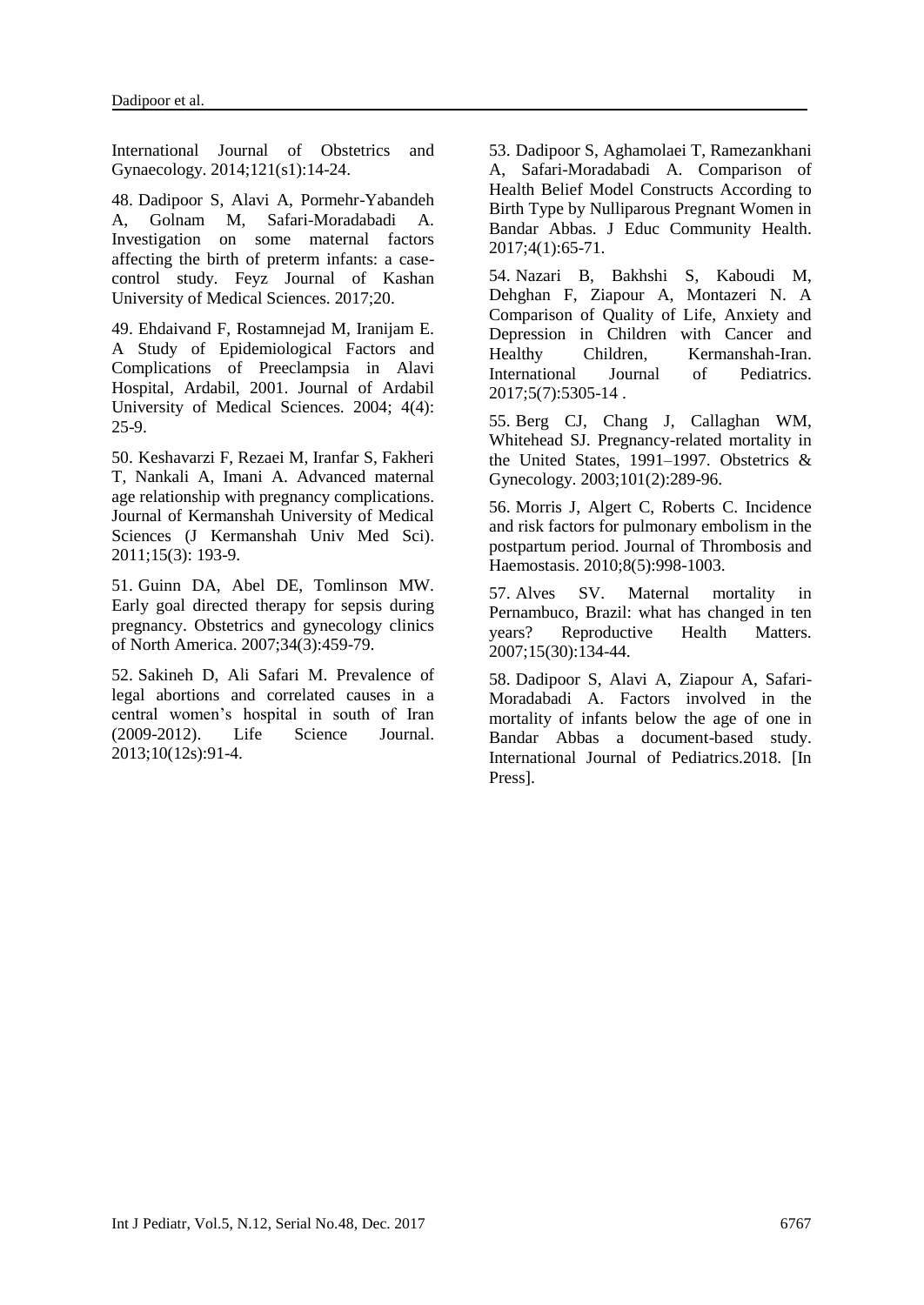| Authors                           | Impelementation         | Sample<br>size  | Number<br>delivery > 3 | Age < 18         | Age<br>$>35$ | Number of<br>delivery < 2<br>Year | Cesarean        | Language | Mean of<br>age |
|-----------------------------------|-------------------------|-----------------|------------------------|------------------|--------------|-----------------------------------|-----------------|----------|----------------|
| Mohammadinia et al.(9)            | 2002-2009               | 307             | 70.7                   | 41               |              | 68.8                              | 39.5            | Persian  | 28             |
| Golyan Tehrani et al. (10)        | 1998-2002               | 55              | 36.4                   | 9.1              | 9.1          |                                   | 41.5            | Persian  | 29.3           |
| Abdolahpour et al. (16)           | 2001-2010               | 25              |                        |                  |              |                                   |                 | Persian  |                |
| Rajaie et al. (17)                | 2005-2011               | 91              | 40.7                   | 22               | 26.4         | 37.4<br>52.9                      |                 | Persian  | 30             |
| Mansouri et al. (18)              | 1999-2005               | $\overline{17}$ | 41.2                   | 5.9              | 47.2         |                                   | 64.9            | Persian  | 31.2           |
| Sedghieyani et al. (19)           | 1997-1999               | 66              | 53                     | 1.5              | 28.8         |                                   | 14.5            | Persian  |                |
| Maharlouei et al. (20)            | 2003-2010               | 101             | 34.65                  | 3                | 27.72        | 21.78                             | 64.36           | English  | 29.93          |
| Karimi-Zarchi et al. (21)         | 2002-2011               | $\overline{40}$ |                        |                  |              |                                   | $\overline{55}$ | English  | 29.17          |
| Karimzaei et al. (22)             | $\overline{2009}$ -2013 | 34              |                        |                  |              |                                   | 18.2            | English  | 30             |
| Gholami-Taramsari et al. (14)     | 1997-2007               | 66              | 59                     | 10.6             | 16.7         |                                   |                 | Persian  |                |
| Khajeian et al. (23)              | 2000-2007               | 40              | 7.5                    | $\boldsymbol{0}$ | 10           | 7.5                               | 60              | Persian  |                |
| Zokaei et al. (24)                | 2001-2013               | 79              | 17.72                  | $\theta$         | 22.8         | 88.6                              | 51.9            | Persian  | 35.1           |
| Akhlaghi et al. (25)              | 1991-2000               | $\overline{31}$ | 81                     |                  | 35.5         |                                   |                 | Persian  |                |
| Mobasheri et al. (26)             | 2002-2012               | 28              | 46.4                   | $\theta$         | 28.6         |                                   | 46.4            | Persian  | 31.1           |
| Moradan and Forouzesh Far<br>(27) | 2002-2009               | 6               |                        |                  |              |                                   | 100             | Persian  | 35.17          |
| Haseli et al. (4)                 | 2002-2010               | 22              | 18.1                   | $\boldsymbol{0}$ | 31.8         |                                   | 55              | Persian  | 31.14          |
| Sarani et al. (1)                 | 2002-2014               | 57              | 21.1                   | 9                | 26           | 46.9                              | 51              | Persian  | 33.5           |
| Jamshidpour et al. (28)           | 2001-2011               | 99              | 29.3                   | 3                | 32.4         |                                   | 45.3            | Persian  | 31.3           |
| Zarean and Bina (29)              | 2006-2011               | 67              |                        |                  |              |                                   |                 | Persian  |                |

 **Table-1**: Characteristics of studies according to the variables Studied.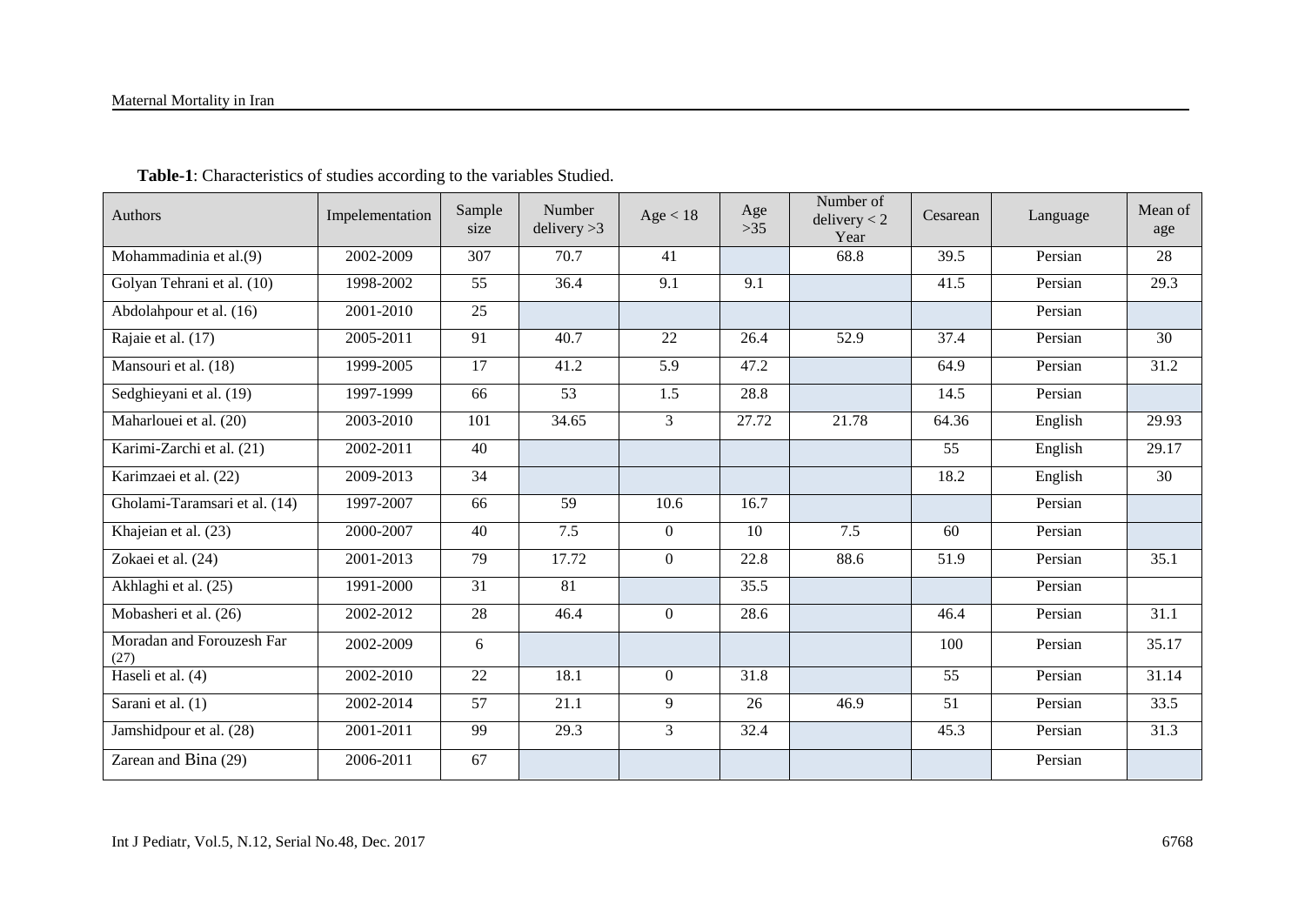| Criteria<br>Author              | Was the<br>research<br>question<br>or<br>objective<br>in this<br>paper<br>clearly<br>stated? | Was the<br>study<br>populati<br>on<br>clearly<br>specified<br>and<br>defined? | Was the<br>participati<br>on rate of<br>eligible<br>persons at<br>least<br>50%? | Were all the<br>subjects<br>selected or<br>recruited<br>from the<br>same or<br>similar<br>populations? | Was a<br>sample size<br>justification,<br>power<br>description,<br>or variance<br>and effect<br>estimates<br>provided? | For the<br>analyses in<br>this paper,<br>were the<br>exposure(s)<br>of interest<br>measured<br>prior to the<br>outcome(s)<br>being<br>measured? | Was the<br>timeframe<br>sufficient<br>so that one<br>could<br>reasonably<br>expect to<br>see an<br>association<br>between<br>exposure<br>and<br>outcome if<br>it existed? | For exposures<br>that can vary in<br>amount or<br>level, did the<br>study examine<br>different levels<br>of the exposure<br>as related to the<br>outcome? | Were the<br>exposure<br>measures<br>(independent<br>variables)<br>clearly<br>defined, valid,<br>reliable, and<br>implemented<br>consistently<br>across all<br>study<br>participants? | Was the<br>exposure(s)<br>assessed<br>more than<br>once over<br>time? | Were the<br>outcome<br>measures<br>(dependent<br>variables)<br>clearly<br>defined, valid,<br>reliable, and<br>implemented<br>consistently<br>across all<br>study<br>participants? | Were the<br>outcome<br>assessors<br>blinded<br>to the<br>exposure<br>status of<br>participa<br>nts? | Was loss to<br>follow-up<br>after baseline<br>20% or less? | Were key<br>potential<br>confoundin<br>g variables<br>measured<br>and<br>adjusted<br>statistically<br>for their<br>impact on<br>the<br>relationship<br>between<br>exposure(s)<br>and<br>outcome(s)<br>$\overline{?}$ |
|---------------------------------|----------------------------------------------------------------------------------------------|-------------------------------------------------------------------------------|---------------------------------------------------------------------------------|--------------------------------------------------------------------------------------------------------|------------------------------------------------------------------------------------------------------------------------|-------------------------------------------------------------------------------------------------------------------------------------------------|---------------------------------------------------------------------------------------------------------------------------------------------------------------------------|-----------------------------------------------------------------------------------------------------------------------------------------------------------|--------------------------------------------------------------------------------------------------------------------------------------------------------------------------------------|-----------------------------------------------------------------------|-----------------------------------------------------------------------------------------------------------------------------------------------------------------------------------|-----------------------------------------------------------------------------------------------------|------------------------------------------------------------|----------------------------------------------------------------------------------------------------------------------------------------------------------------------------------------------------------------------|
| Mohammadinia<br>et al. $(9)$    | $\overline{\mathbb{C}}$                                                                      | $\cup$                                                                        | $\cup$                                                                          | $\overline{\mathbb{C}}$                                                                                | $\bigodot$                                                                                                             | $\mathbf{C}$                                                                                                                                    | $\cup$                                                                                                                                                                    | $\bigodot$                                                                                                                                                | $\mathbf{C}$                                                                                                                                                                         | $\mathbf{C}$                                                          | $\overline{\mathbb{C}}$                                                                                                                                                           | $\bigodot$                                                                                          | $\bigodot$                                                 | $\bigodot$                                                                                                                                                                                                           |
| Golyan Tehrani<br>et al. $(10)$ | $\overline{\mathbb{C}}$                                                                      | $\cup$                                                                        | $\cup$                                                                          | $\cup$                                                                                                 | $\bigodot$                                                                                                             | $\cup$                                                                                                                                          | $\ddot{\bm{c}}$                                                                                                                                                           | $\bigodot$                                                                                                                                                | $\cup$                                                                                                                                                                               | $\overline{\phantom{a}}$                                              | $\mathbf{C}$                                                                                                                                                                      | $\bigodot$                                                                                          | $\bigodot$                                                 | $\bigodot$                                                                                                                                                                                                           |
| Abdolahpour<br>et al. (16)      | $\mathbf{C}$                                                                                 | $\cup$                                                                        | $\overline{\mathbb{C}}$                                                         | $\cup$                                                                                                 | $\bigodot$                                                                                                             | $\mathbf{C}$                                                                                                                                    | $\mathbf{C}$                                                                                                                                                              | $\bigodot$                                                                                                                                                | $\mathbf{C}$                                                                                                                                                                         | <b>CONTRACT</b>                                                       | $\mathbf{C}$                                                                                                                                                                      | $\bigodot$                                                                                          | $\bigodot$                                                 | $\bigodot$                                                                                                                                                                                                           |
| Rajaie et al. (17)              | $\mathbf{C}$                                                                                 | $\cup$                                                                        | $\cup$                                                                          | $\overline{\mathbf{C}}$                                                                                | $\bigodot$                                                                                                             | $\cup$                                                                                                                                          | $\mathbf{C}$                                                                                                                                                              | $\bigodot$                                                                                                                                                | $\cup$                                                                                                                                                                               | <b>Contract</b>                                                       | $\mathbf{C}$                                                                                                                                                                      | $\bigodot$                                                                                          | $\bigodot$                                                 | $\bigodot$                                                                                                                                                                                                           |
| Mansouri et al.<br>(18)         | $\overline{\mathbb{C}}$                                                                      | $\cup$                                                                        | $\cup$                                                                          | $\cup$                                                                                                 | $\bigodot$                                                                                                             | $\mathbf{C}$                                                                                                                                    | $\cup$                                                                                                                                                                    | $\bigodot$                                                                                                                                                | $\cup$                                                                                                                                                                               | $\cup$                                                                | $\mathbf{C}$                                                                                                                                                                      | $\bigodot$                                                                                          | $\bigodot$                                                 | $\bigodot$                                                                                                                                                                                                           |
| Sedghieyani<br>et al. (19)      | U                                                                                            | $\cup$                                                                        | $\cup$                                                                          | $\mathbf{C}$                                                                                           | $\bigodot$                                                                                                             | $\mathbf{C}$                                                                                                                                    | $\mathbf{E}$                                                                                                                                                              | $\bigodot$                                                                                                                                                | $\overline{\mathbb{C}}$                                                                                                                                                              | $\mathbf{C}$                                                          | $\mathbf{C}$                                                                                                                                                                      | $\bigodot$                                                                                          | $\bigodot$                                                 | $\bigodot$                                                                                                                                                                                                           |
| Maharlouei et al.<br>(20)       | $\overline{\mathbf{U}}$                                                                      | $\cup$                                                                        | $\cup$                                                                          | $\mathbf{u}_1$                                                                                         | $\bigoplus$                                                                                                            | $\cup$                                                                                                                                          | $\bullet$                                                                                                                                                                 | $\bigodot$                                                                                                                                                | $\mathbf{C}$                                                                                                                                                                         | $\mathbf{C}$                                                          | $\cup$                                                                                                                                                                            | $\bigodot$                                                                                          | $\bigodot$                                                 | $\bigodot$                                                                                                                                                                                                           |
| Karimi-Zarchi et<br>al. $(21)$  | $\mathbf{C}$                                                                                 | $\mathbf{C}$                                                                  | $\bigcirc$                                                                      | $\mathbf{u}$                                                                                           | $\bigodot$                                                                                                             | $\overline{\mathbf{C}}$                                                                                                                         | $\bullet$                                                                                                                                                                 | $\bigodot$                                                                                                                                                | $\overline{\mathbb{C}}$                                                                                                                                                              | $\mathbf{C}$                                                          | $\bf{C}$                                                                                                                                                                          | $\bigodot$                                                                                          | $\bigodot$                                                 | $\bigodot$                                                                                                                                                                                                           |
| Karimzaei et al.<br>(22)        | $\mathbf{C}$                                                                                 | $\mathbf{u}$                                                                  | $\overline{\mathbf{u}}$                                                         | $\mathbf{u}$                                                                                           | $\bigodot$                                                                                                             | $\overline{\mathbf{C}}$                                                                                                                         | $\left( \begin{matrix} 1 \\ 1 \end{matrix} \right)$                                                                                                                       | $\bigodot$                                                                                                                                                | $\overline{\mathbf{C}}$                                                                                                                                                              |                                                                       | $\mathbf{u}$                                                                                                                                                                      | $\bigodot$                                                                                          | $\bigodot$                                                 | $\bigodot$                                                                                                                                                                                                           |

**Table-2**: Quality of included studies (NIH Quality Assessment Tool) (15).